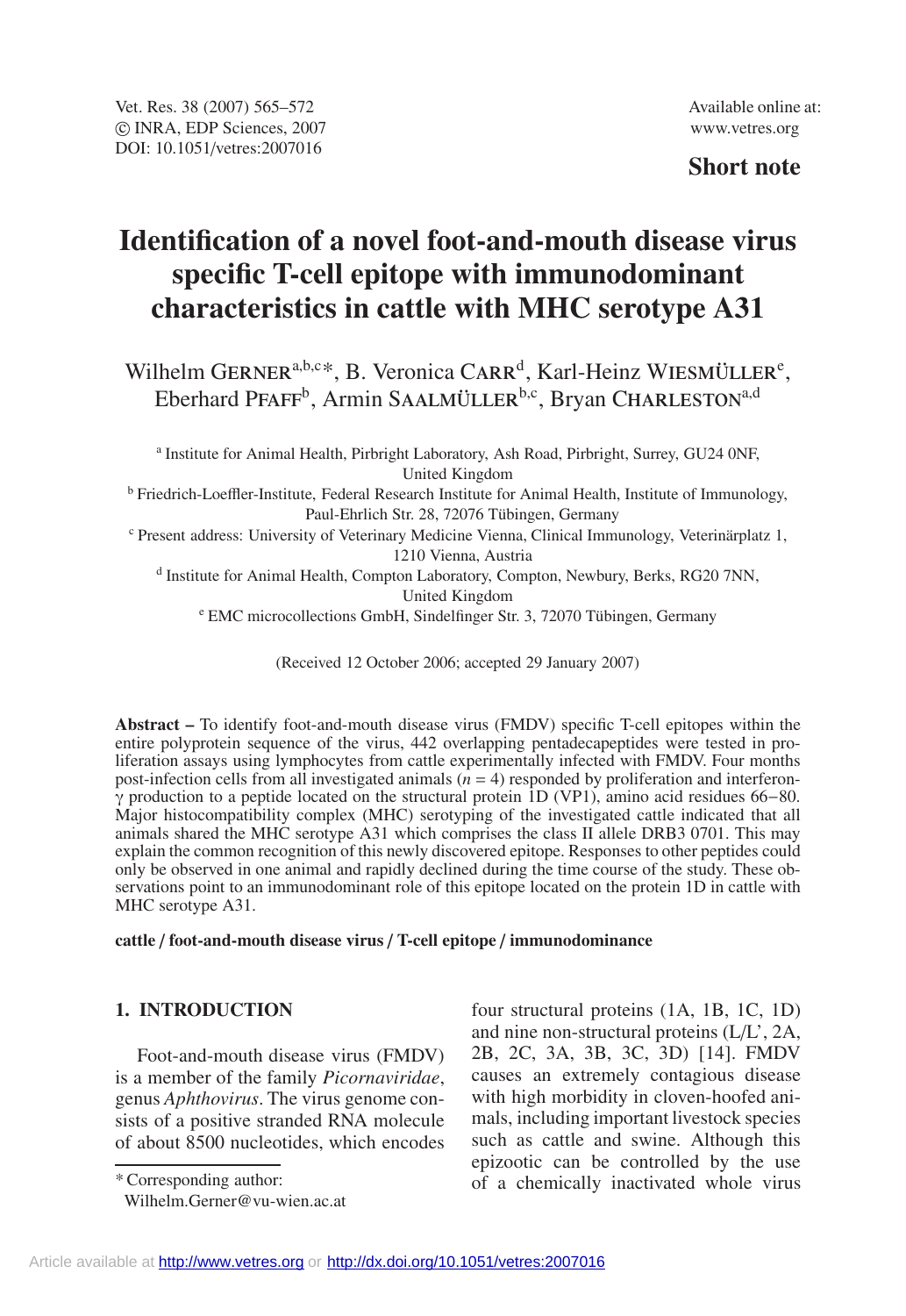vaccine, member states of the European Union and a number of other countries have abandoned vaccination due to several disadvantages of this vaccine [11]. This leaves livestock herds in these countries prone to sudden outbreaks of FMD and in turn has led to intensive research for alternative vaccination strategies.

For the design of novel vaccines, a detailed knowledge of antigenic regions recognised not only by B-cells but also by T-cells of the respective host is crucial. However, the identification of T-cell epitopes is impaired by the fact that FMDV shows a high degree of sequence variation in its capsid proteins, illustrated by the existence of seven different serotypes with a large number of subtypes [3, 10]. Despite this heterogeneity, a number of T-cell epitopes have been identified within the structural proteins by the use of overlapping peptides in in-vitro re-stimulation assays in cattle [4,5,15,17]. Some of these described epitopes were also investigated in experiments with MHC typed animals [9,15–17]. The use of recombinant FMDV proteins in re-stimulation assays identified the nonstructural protein 3D as an immunodominant T-cell antigen [6]. However, to our knowledge no study was undertaken so far where the complete FMDV polyprotein sequence has been tested for the presence of T-cell epitopes. Therefore, the aim of our investigation was to identify such epitopes within the entire FMDV protein sequence by using overlapping pentadecapeptides and lymphocytes of cattle which had been previously infected with FMDV.

## **2. MATERIALS AND METHODS**

#### **2.1. Animals**

Four FMDV naïve male Holstein cattle (C5, C9, C10, C13) were infected at six months of age by intradermal tongue inoculation with the FMDV strain causing the 2001 UK epidemic, classified as O/UKG/35/2001 [12]. Infection was confirmed by the detection of virus in blood and probang samples as well as seroconversion. One of the animals (C9) was diagnosed as an FMDV carrier and killed 16 weeks post infection (p.i.) to allow movement of the animals to a long-term holding facility. The animals were derived from a herd under a controlled breeding scheme where selection according to MHC haplotypes is applied. Therefore, a serological MHC typing had been performed. The animals in this study were all derived by embryo transfer from a single mating of an A31/A20 dam with an A31/A31 sire. The offspring animals C5, C9 and C10 were heterozygous with haplotypes A31/A20, whereas animal C13 was homozygous for the A31 haplotype. Therefore, all animals shared the serological specificity A31, which identifies Bovine Leukocyte Antigen (BoLA) class I alleles N\*02101 and N\*02201 [8] and BoLA class II allele DRB3\*0701 [7].

#### **2.2. Peptides**

The peptides used in this study were based on the sequence of FMDV strain O/UKG/35/2001 which was used to infect the animals under investigation. Each peptide was 15 amino acid (aa) residues long and overlapped by 10 aa-residues, starting from the N-terminal ends of the proteins. This led to a total of 442 peptides covering the entire FMDV polyprotein sequence. Synthesis and analysis of the synthetic peptides used in this study had been performed as described elsewhere [1].

#### **2.3. Lymphocyte proliferation assays**

Heparinised blood was collected and peripheral blood mononuclear cells (PBMC) were isolated according to a standard procedure. PBMC were resuspended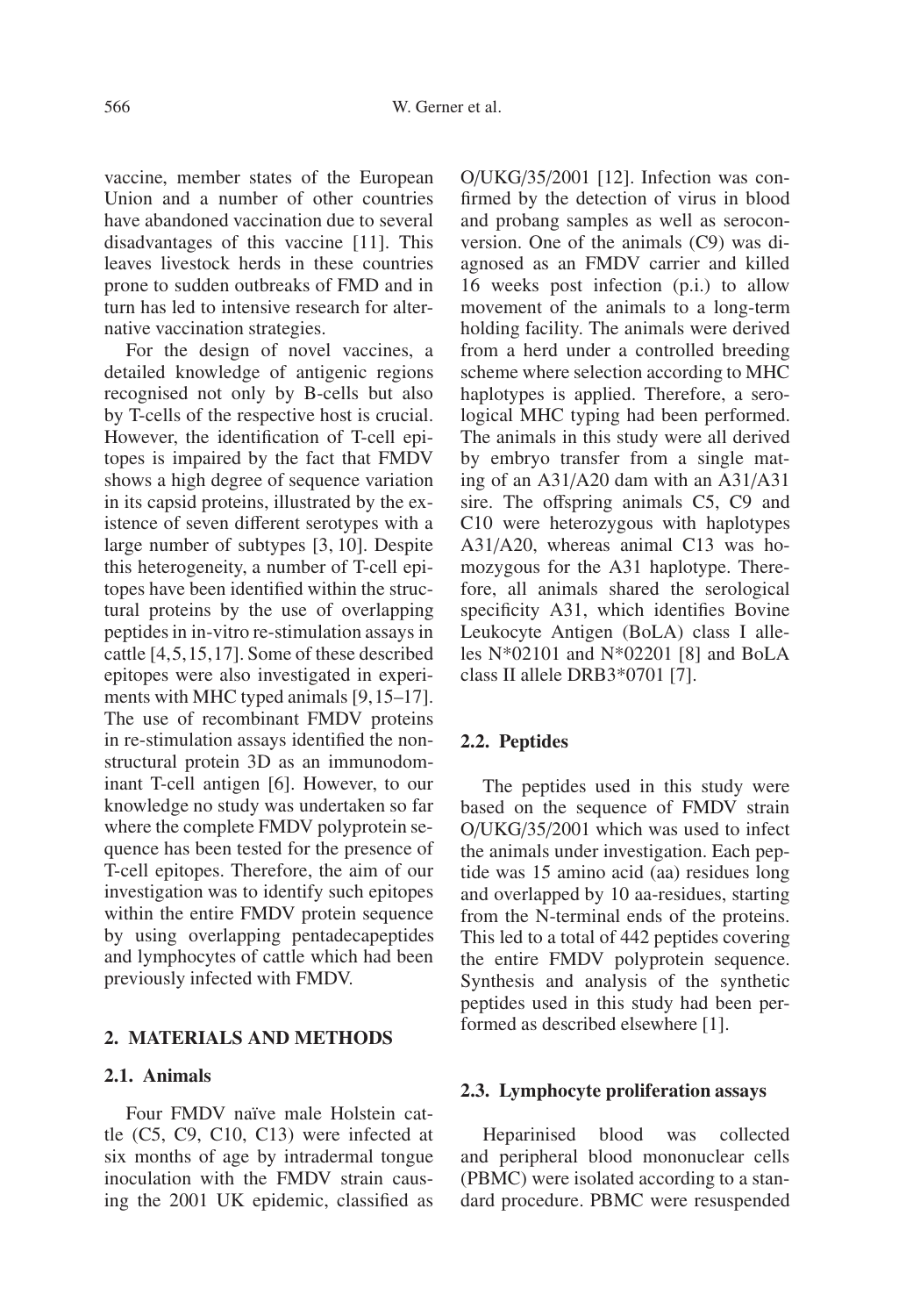in RPMI1640 with L-glutamine (Gibco, Paisley, UK), supplemented with 10% fetal calf serum (TCS Cellworks, Buckingham, UK) and plated  $(2 \times 10^5 \text{ cells/well})$  in 96-well round-bottomed microtitre plates (BD Falcon, Bedford, USA). For the initial screening, each peptide was tested in four wells, but with different peptide concentrations in each well: 20, 10, 5 and 2.5 μg/mL respectively. Cells in medium alone and cells incubated with a 15-mer peptide containing the aa residues 81 to 95 from the Core protein of the classical swine fever virus served as negative controls. After five days, cultures were pulsed with 1  $\mu$ Ci of methyl-<sup>3</sup>H-thymidine for 18 h. The cells were collected and incorporation of  ${}^{3}$ H-thymidine was measured by liquid scintillation counting. Peptides stimulating counts per minute (c.p.m.) at least threefold above the control cultures were considered positive and were reinvestigated in triplicate cultures.

#### **2.4. Interferon-**γ **ELISPOT assays**

Ninety-six-well nitrocellulose plates (Millipore, Molsheim, France) were coated with anti-bovine Interferon-γ (IFN-γ) monoclonal antibody (mAb, clone CC330) at 8 μg/mL in PBS, using 100 μL/well and stored over night at 4  $°C$ . Subsequently, either  $5 \times 10^5$  or  $2 \times 10^5$  PBMC per well were incubated for 24 h (37  $°C$  and 5% CO<sub>2</sub>) in triplicates with 10 μg/mL of positive peptides as identified in 3H-thymidine incorporation assays. Plates were washed four times and then incubated for two hours at 37 ◦C with a biotinylated anti-bovine IFN-γ mAb (clone CC302) at a concentration of 5 μg/mL in PBS using 100 μL/well. This was followed by incubation with streptavidin alkaline phosphatase (Caltag, Burlingame, USA) for 1 h at room temperature, diluted 1:1000 in PBS and used at 50 μL/well. Finally, an alkaline phosphatase substrate kit (Bio-Rad, Hemel Hempstead, UK) was used for visualisation of the spots.

#### **3. RESULTS**

At approximately four months p.i. the four cattle were investigated for the presence of long-lived FMDV-specific memory T-cells. The initial screening process with 442 peptides covering the complete FMDV protein sequence was performed over a 10-day period and was completed 16 weeks p.i. One peptide designated 252, representing aa residues 66−80 on the structural protein 1D (VP1), was recognised by PBMC from all four investigated animals in a dose dependent manner. The results of proliferation assays are displayed in Figure 1A, showing the response of PBMC from three animals (C5, C10, C13) 21 weeks p.i. For animal C9 the response 16 weeks p.i. is shown, since this animal had to be slaughtered early within the experimental phase. Also, the production of IFN-γ was examined in ELISPOT assays after stimulation with peptide 252 for animals C5, C10 and C13 using two different cell concentrations,  $5 \times 10^5$  or  $2 \times 10^5$  PBMC/well, respectively (Fig. 1B, response 20 weeks p.i.). There was a correlation between the responses to this peptide in both assay types for each individual animal, with C10 apparently being a low responder, C5 showing an intermediate response and PBMC from C13 showing the highest response. This high response of animal C13 coincides with the homozygosity for the A31 haplotype. Peptide 252 was also tested with PBMC of two FMDV naïve cattle by proliferation and IFN-γ ELISPOT assays. In these experiments, no response was observed (data not shown); therefore ruling out a general immunostimulating property of this peptide.

Further reactive peptides could be identified for animal C13 by  $3H$ -thymidine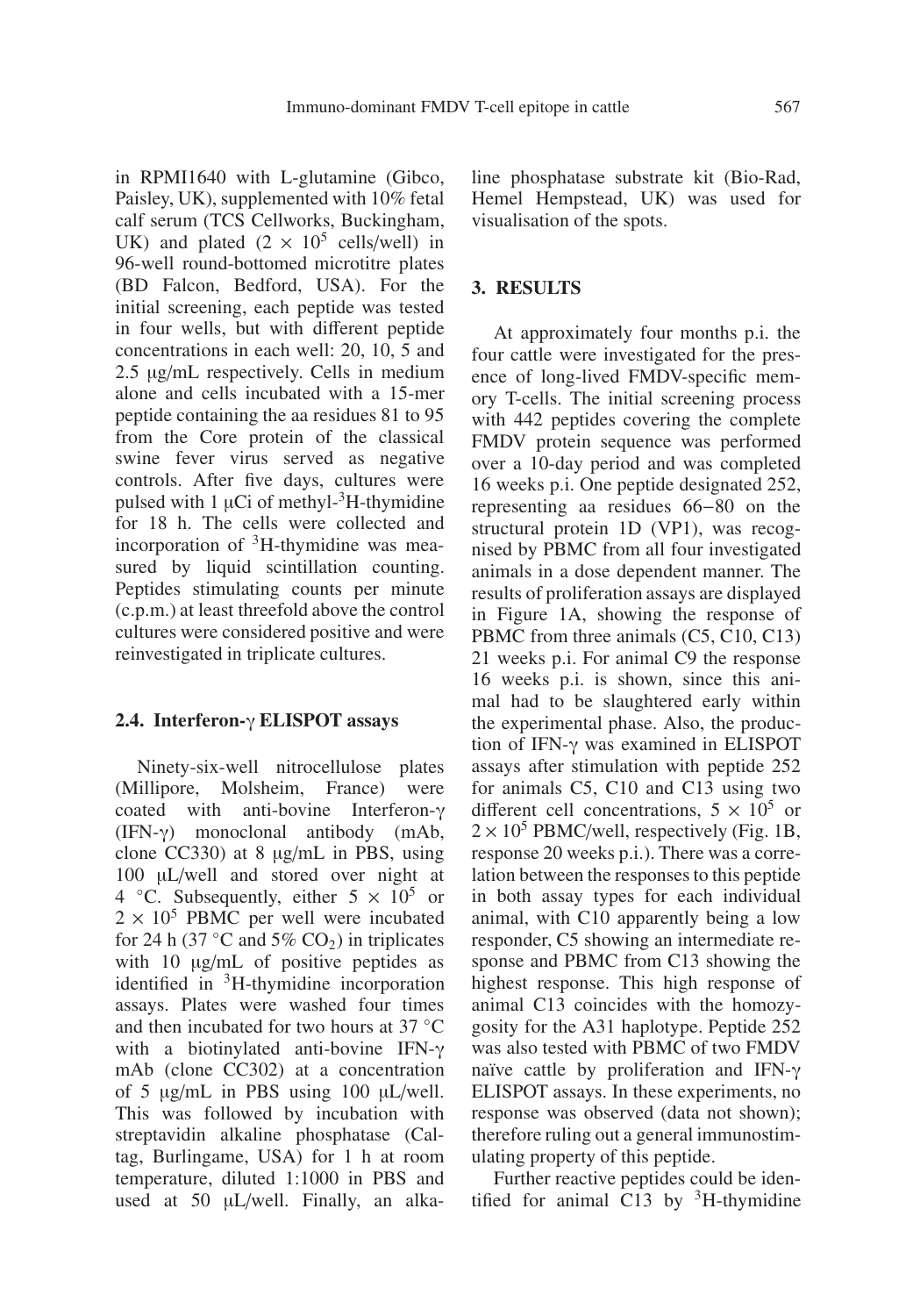

**Figure 1.** Proliferative and IFN-γ response of PBMC from investigated cattle against FMDV derived peptide 252. (A) PBMC from four cattle (C5, C10, C13, C9) were tested for proliferative response against FMDV peptide  $252$  in  ${}^{3}$ H-thymidine incorporation assays. Black bars show c.p.m. values of different concentrations of peptide 252 (10, 2.5, 0.63 and 0.16 μg/mL respectively) against the c.p.m. values of a control peptide and medium (white bars, 15-mer peptide from the Core protein of the classical swine fever virus). Results are expressed as c.p.m. mean values + standard deviations of hexaplicate cultures. Animal C9 was removed from the study 16 weeks p.i. and could therefore not be tested in parallel with the other animals. For C9 single values for peptide 252 and triplicate values for control peptide and medium are shown. (B) PBMC of animals C5, C10 and C13 were tested in IFN-γ ELISPOT assays after in-vitro peptide stimulation. Two different cell concentrations were used:  $5 \times 10^5$  (black bars) and  $2 \times 10^5$  (white bars) PBMC/well. Peptide concentration was 10 μg/mL. Results are expressed as mean values + standard deviations of triplicate cultures.

incorporation assays. At 16 weeks p.i. when peptide 252 and its neighbouring peptide 253 were tested for the first time with PBMC from this animal, three further peptides with numbers 109, 128 and 190 induced proliferation (Fig. 2A). One week earlier during the initial screening

process, these peptides had already been considered positive and were re-tested 16 weeks p.i. The response to these peptides was lower compared to peptide 252 but still considerably above control cultures. However, testing the same set of peptides five weeks later at 21 weeks p.i.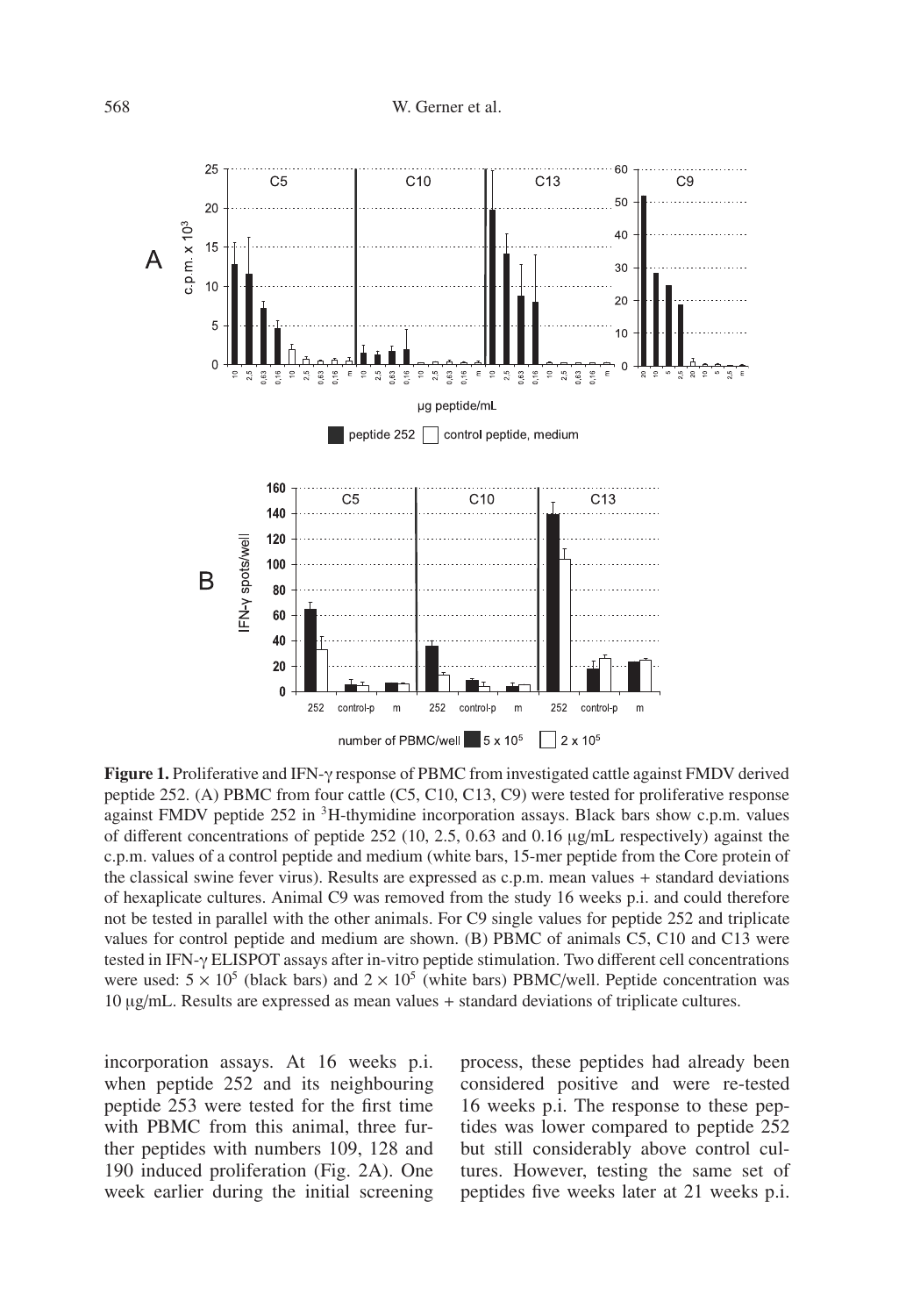

**Figure 2.** Proliferative and IFN-γ response of PBMC from animal C13 against various FMDV derived peptides. (A) 16 weeks p.i. five reactive peptides could be identified for animal C13 by <sup>3</sup>H-thymidine incorporation assays. For peptides 252 (black bars) and 253 (grey bars) single c.p.m. values and for peptides 109 (diagonal hatched bars), 128 (black spotted bars) and 190 (horizontal hatched bars) c.p.m. mean values + standard deviations of triplicate cultures are shown, each time for four different peptide concentrations: 20, 10, 5 and 2.5 μg/mL respectively. At 21 weeks p.i., these peptides were re-tested in triplicate cultures by 3H-thymidine incorporation assays using different peptide concentrations: 10, 2.5, 0.63 and 0.16 μg/mL respectively. (B) At 20 weeks p.i., the same peptides were tested in IFN-γ ELISPOT assays using two different cell concentrations:  $5 \times 10^5$  (black bars) and  $2 \times 10^5$  (white bars) PBMC/well. Peptide concentration was 10 μg/mL. Results are expressed as mean values + standard deviations of triplicate cultures.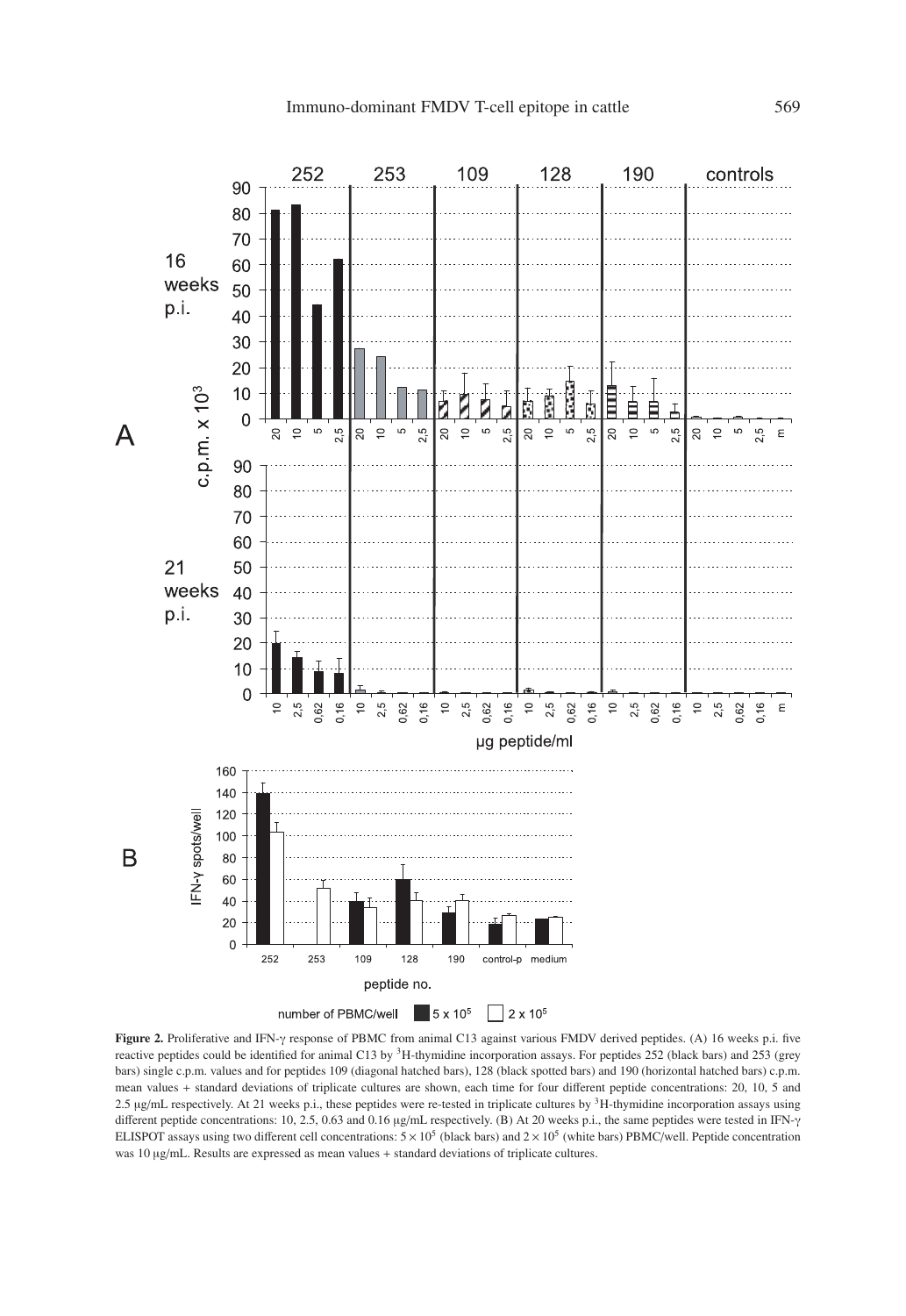| FMDV protein | Peptide no       | Sequence               | Residues    | Recognised by <sup>a</sup>                                          |
|--------------|------------------|------------------------|-------------|---------------------------------------------------------------------|
| 1B           | 190              | <b>PWTLVVMVVAPLTVN</b> | $176 - 190$ | C13                                                                 |
| 1D           | 252              | <b>LRTATYYFADLEVAV</b> | $66 - 80$   | C <sub>5</sub> , C <sub>9</sub> , C <sub>10</sub> , C <sub>13</sub> |
|              | 253              | <b>YYFADLEVAVKHEGN</b> | $71 - 85$   | C13                                                                 |
| 2C           | 109              | <b>GNIHIANLCKVVAPA</b> | $81 - 95$   | C13                                                                 |
|              | 128              | <b>OMVSTTGFIPPMASL</b> | $176 - 190$ | C13                                                                 |
| $C^{\rm b}$  | Negative control | KLEKALLAWAVIAIV        | $81 - 95$   |                                                                     |

**Table I.** Summary of amino acid sequences and positions of peptides in respective FMDV proteins inducing IFN-γ response and lymphocyte proliferation in FMDV infected cattle.

<sup>a</sup> Animal number.

<sup>b</sup> Core protein of the classical swine fever virus.

with PBMC of animal C13 yielded only a response to peptide 252, while the other peptides failed to induce proliferation. A test of these peptides in an ELISPOT assay at 20 weeks p.i. gave similar results with peptides 253, 109, 128 and 190 inducing IFN-γ production only slightly above control cultures, whereas peptide 252 had a frequency of IFN-γ producing cells at least five-fold higher than the controls (Fig. 2B).

A summary of the sequences and locations within the respective FMDV proteins of peptides stimulating proliferation and IFN-γ production is listed in Table I.

#### **4. DISCUSSION**

Despite the effort of testing 442 peptides covering the complete FMDV protein sequence, in three of four investigated animals, only one reactive peptide (peptide 252) could be identified. One possible explanation for this could be a phenomenon called immunodominance. It describes the observation that naturally occurring immune responses often do not recognise all possible epitopes of a particular antigen, but are instead focussed on relatively few or even a singular epitope (reviewed in [13]). Several reasons are discussed for this phenomenon, including binding properties of peptides in particular MHC molecules, the spectrum of the T-cell repertoire involved in recognition of peptide-MHC complexes, quality of co-stimulation and competition among reactive T-cell clones. Competition between T-cell clones may be occurring in our experimental system, since T-cells from animal C13 responded to four further peptides, with three of them representing separate epitopes. However, the reactivity of these peptides rapidly declined during the time course of the study. Therefore, it may be assumed that early after infection, the other cattle also had a broader spectrum of reactive T-cell clones, but at the time point when our experiments were performed, the frequency of these clones may have been already strongly diminished or they were no longer present in the circulation. Using PBMC from animals that were infected only once, may also have contributed to a rapid decline of memory T-cells in circulation. Nevertheless, the identification of antigenic regions inducing such long-lasting T-cell clones is probably beneficial with regards to vaccine development, because by incorporating such antigenic regions in vaccine formulations a situation occurring during natural infections may be mimicked and could contribute to a protective cellular immune response.

A number of investigators tested peptides derived from structural FMDV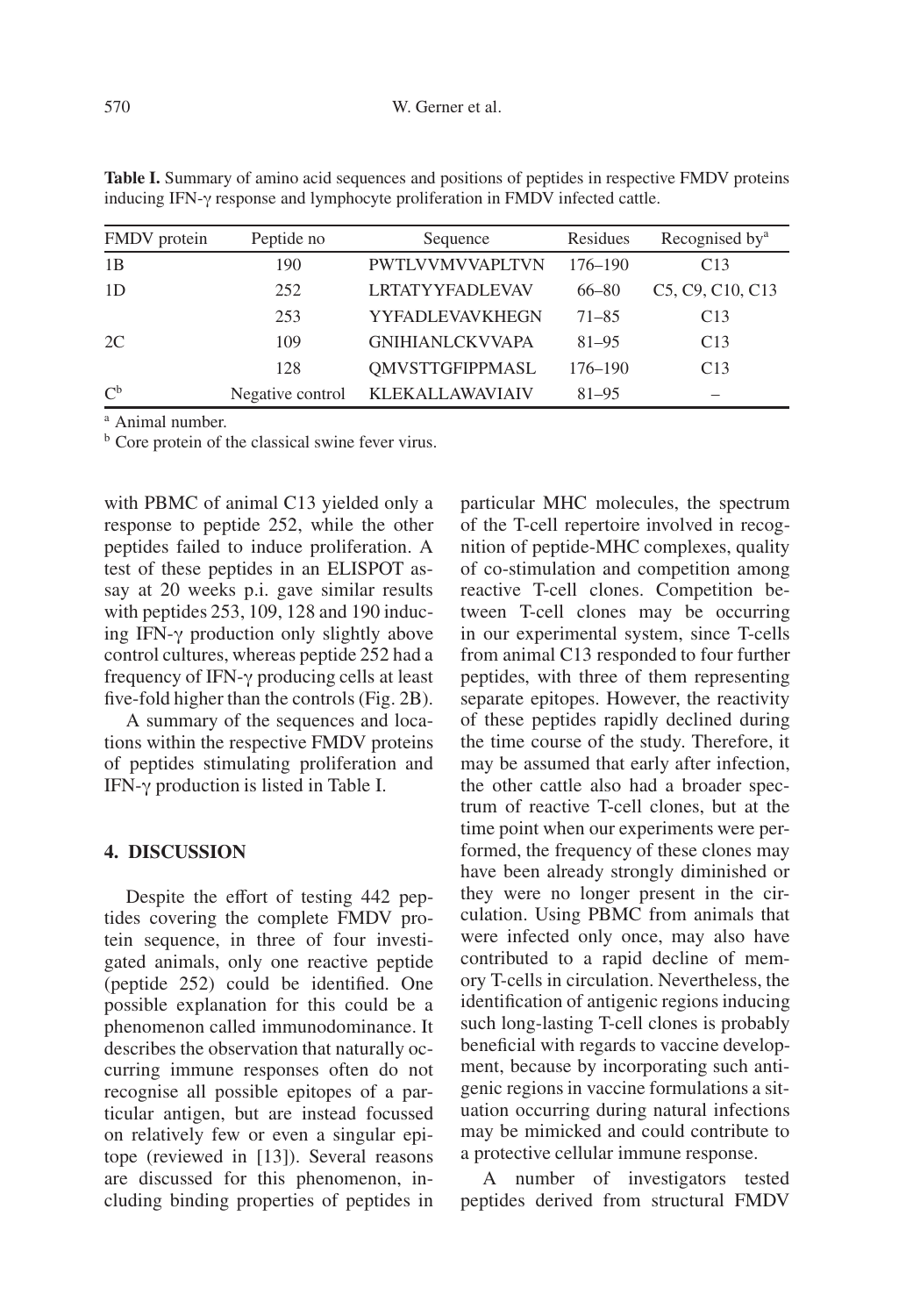proteins for reactivity with cells from FMDV infected cattle [4, 5, 15]. No group reported the epitope located on 1D, aa residues 66−80, that we identified. However, in the study where an analysis of BoLA class II DRB alleles had been performed [15], the animals carried different DRB alleles from our cattle. In turn, our study did not identify the MHC promiscuous epitope on protein 1A (VP4, aa residues 20−34) which has been described in a number of studies in cattle [15–17] and even swine [2]. However, this might be again attributable to the MHC type of our animals, because in studies where the VP4 epitope has been identified and a class II typing had been performed, the cattle did not express the BoLA DRB3 0701 allele [9, 15–17].

This study adds another piece in our slowly emerging picture of antigenic structures recognised by bovine T-cells in response to infection with FMDV. However, the question of whether epitopes are located in the conserved non-structural proteins of the virus, which is of great interest with regards to vaccine improvement, could not be answered using cattle infected only once. Future experiments should investigate a longer period after invivo priming of animals, thereby broadening our knowledge about immunodominant epitopes which are established in FMDV infections. Also, by investigating the immune response after multiple challenges with different FMDV serotypes, promiscuous dominant epitopes might be identified. This together with information on the haplotypes prevalent in commercial cattle herds could be very helpful for the design of novel vaccines consisting of defined Tand B-cell epitopes.

## **ACKNOWLEDGEMENTS**

The authors would like to thank Haru-Hisa Takamatsu and Michael S. Denyer for hosting and supporting W. Gerner in their laboratory at the IAH Pirbright for the performance of the invitro experiments. We also would like to thank Zhidong Zhang for bleeding of the animals.

#### **REFERENCES**

- [1] Armengol E., Wiesmüller K.H., Wienhold D., Büttner M., Pfaff E., Jung G., Saalmüller A., Identification of T-cell epitopes in the structural and non-structural proteins of classical swine fever virus, J. Gen. Virol. (2002) 83:551−560.
- [2] Blanco E., McCullough K., Summerfield A., Fiorini J., Andreu D., Chiva C., Borras E., Barnett P., Sobrino F., Interspecies major histocompatibility complex-restricted Th cell epitope on foot-and-mouth disease virus capsid protein VP4, J. Virol. (2000) 74:4902−4907.
- [3] Carrillo C., Tulman E.R., Delhon G., Lu Z., Carreno A., Vagnozzi A., Kutish G.F., Rock D.L., Comparative genomics of footand-mouth disease virus, J. Virol. (2005) 79:6487−6504.
- [4] Collen T., Doel T.R., Heterotypic recognition of foot-and-mouth disease virus by cattle lymphocytes, J. Gen. Virol. (1990) 71:309−315.
- [5] Collen T., Dimarchi R., Doel T.R., A T cell epitope in VP1 of foot-and-mouth disease virus is immunodominant for vaccinated cattle, J. Immunol. (1991) 146:749−755.
- [6] Collen T., Baron J., Childerstone A., Corteyn A., Doel T.R., Flint M., Garcia-Valcarcel M., Parkhouse R.M.E., Ryan M.D., Heterotypic recognition of recombinant FMDV proteins by bovine T-cells: the polymerase (P3Dpol) as an immunodominant T-cell immunogen, Virus Res. (1998) 56:125−133.
- [7] Collen T., Carr V., Parsons K., Charleston B., Morrison W.I., Analysis of the repertoire of cattle  $CD4(+)$  T cells reactive with bovine viral diarrhoea virus, Vet. Immunol. Immunopathol. (2002) 87:235−238.
- [8] Ellis S.A., Morrison W.I., MacHugh N.D., Birch J., Burrells A., Stear M.J., Serological and molecular diversity in the cattle MHC class I region, Immunogenetics (2005) 57:601−606.
- [9] Haghparast A., Wauben M.H., Grosfeld-Stulemeyer M.C., van Kooten P., Hensen E.J., Selection of T-cell epitopes from foot-and-mouth disease virus reflects the